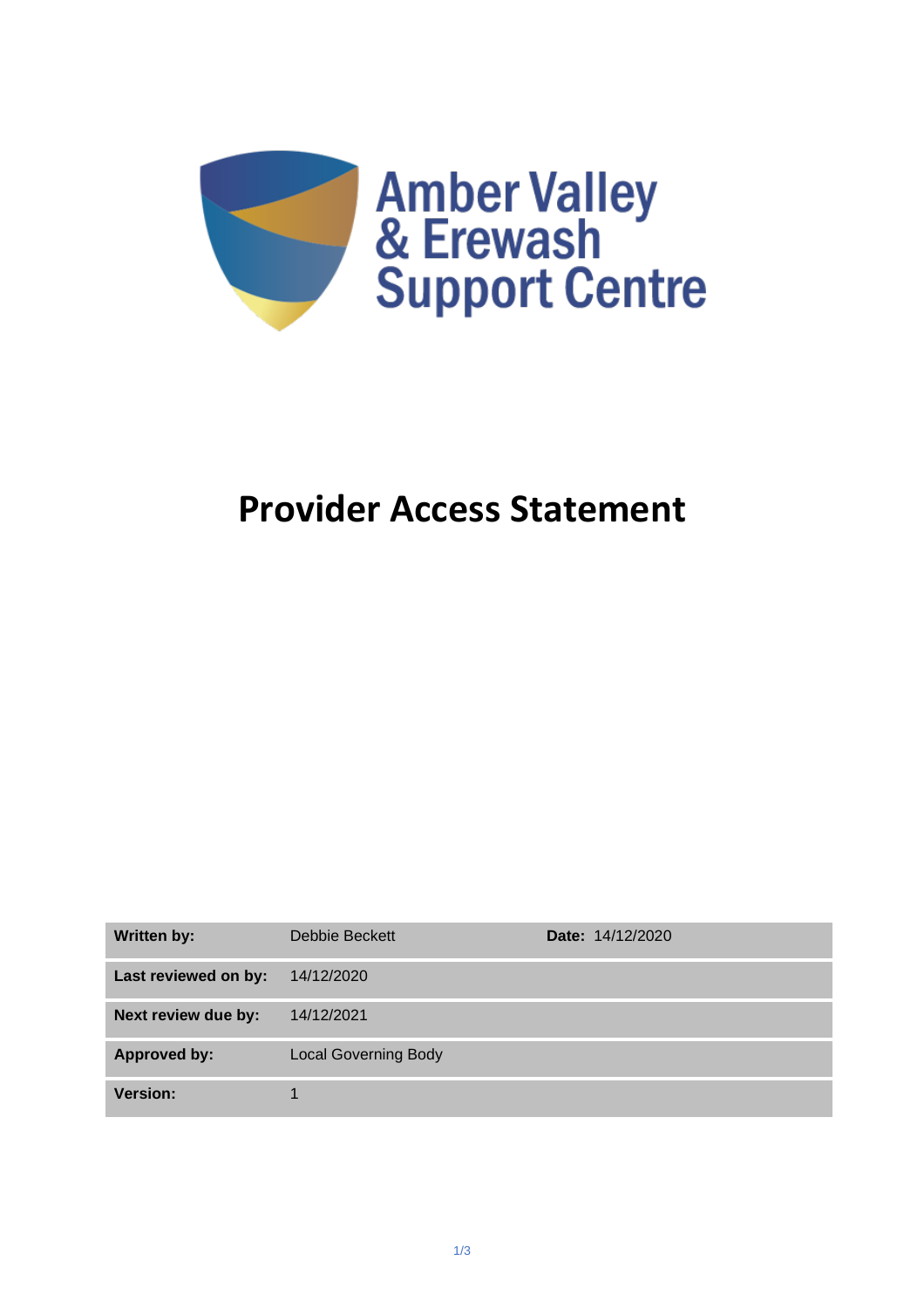## **Contents**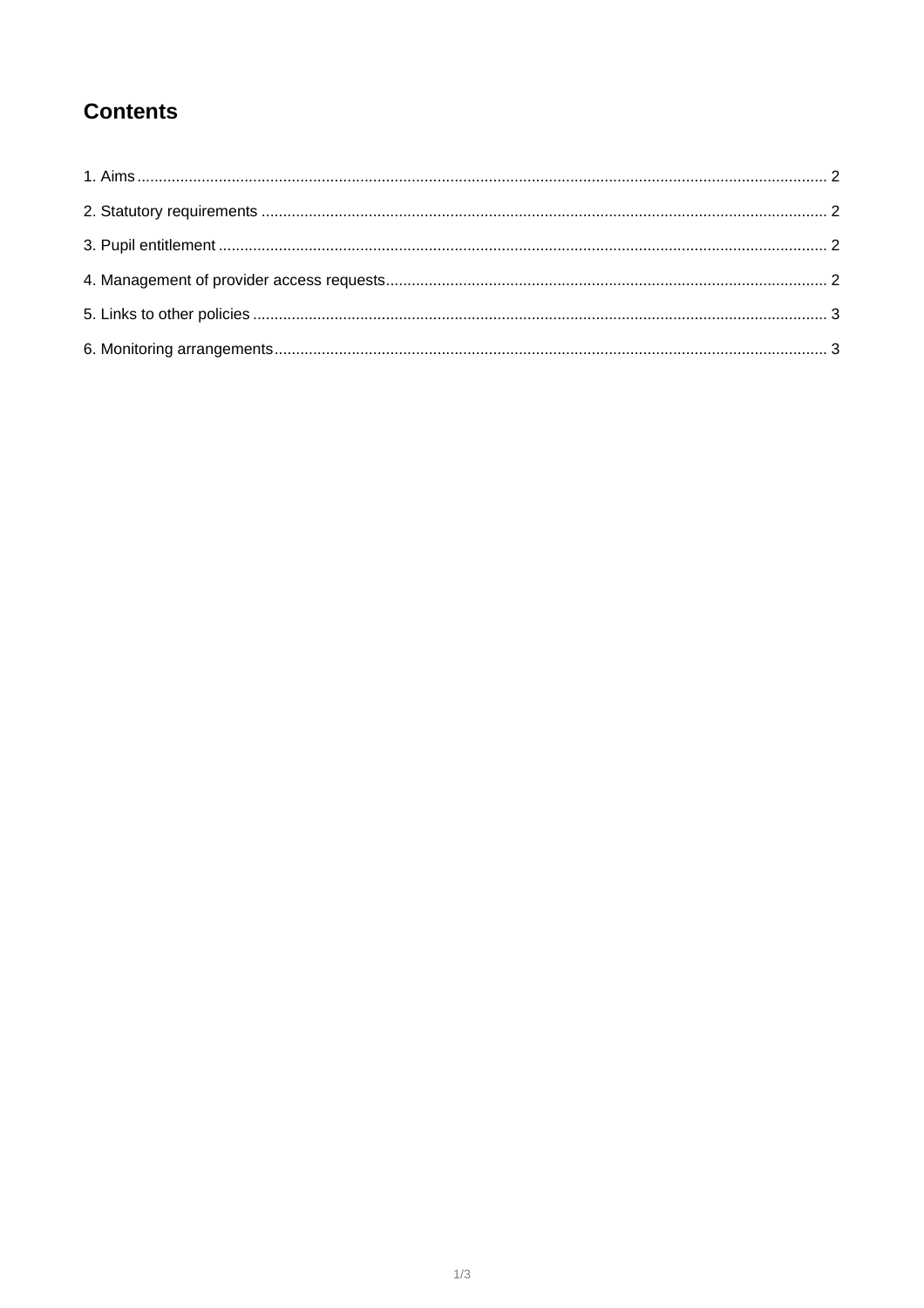## <span id="page-2-0"></span>**1. Aims**

This policy statement aims to set out our academy's arrangements for managing the access of education and training providers to pupils for the purpose of giving them information about their offer. It sets out:

- > Procedures in relation to requests for access
- > The grounds for granting and refusing requests for access
- Details of premises or facilities to be provided to a person who is given access

## <span id="page-2-1"></span>**2. Statutory requirements**

Academy's are required to ensure that there is an opportunity for a range of education and training providers to access pupils in years 8 to 13 for the purposes of informing them about approved technical education, qualifications or apprenticeships.

Academy's must also have a policy statement that outlines the circumstances in which education and training providers will be given access to these pupils.

This is outlined in section 42B of the [Education Act 1997.](https://www.legislation.gov.uk/ukpga/1997/44/section/42B)

This policy shows how our academy complies with these requirements.

## <span id="page-2-2"></span>**3. Pupil entitlement**

All pupils in years 8 to 13 at Amber Valley & Erewash Support Centre are entitled to:

- Find out about technical education qualifications and apprenticeship opportunities as part of our careers programme, which provides information on the full range of education and training options available at each transition point
- Hear from a range of local providers about the opportunities they offer, including technical education and apprenticeships
- Understand how to make applications for the full range of academic and technical courses

## <span id="page-2-3"></span>**4. Management of provider access requests**

#### **4.1 Procedure**

A provider wishing to request access should contact Debbie Beckett- Careers Lead.

Telephone: 01158 500829

Email: [dbeckett@avesc.derbyshire.sc.uk](mailto:dbeckett@avesc.derbyshire.sc.uk)

Please speak to our Careers Lead to identify the most suitable opportunity for you.

#### **4.2 Granting and refusing access**

A provider may not be granted access during the following times:

**Examination times**